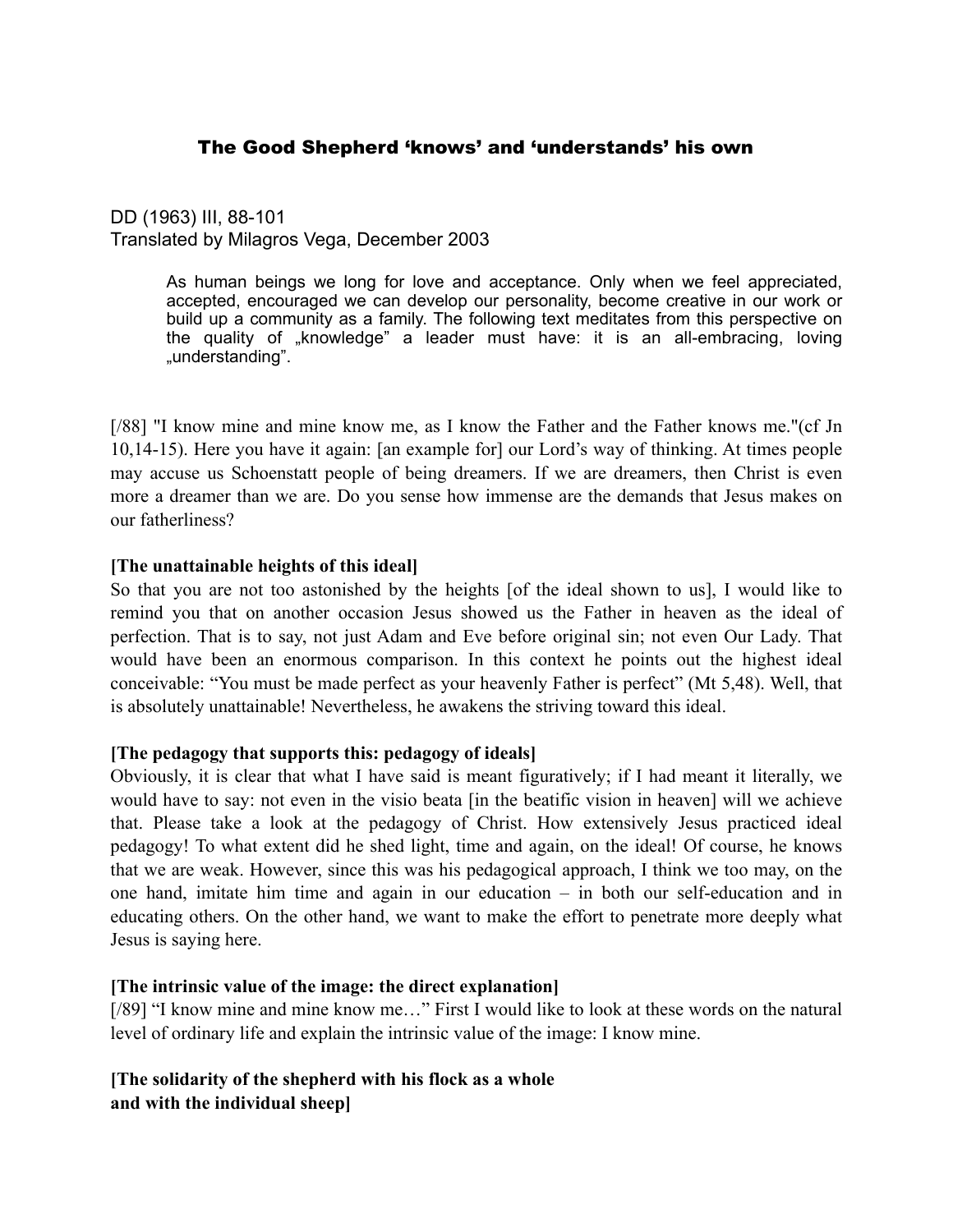As background, to help us understand, let us observe the shepherd and his relationship to his flock. What is the shepherd like? I shall try to describe this relationship. Let us look at peoples who live close to nature, who are in direct contact with natural processes. They take for granted the fact that the shepherd knows the individual sheep of his flock. He knows their needs because an exceedingly warm love unites the shepherd with his sheep. To a great extent we have lost this feeling because we do not have direct contact with nature.

The shepherd, however, knows not only the individual little sheep, but also the entire flock. The experts who have often investigated these natural processes tell us: the shepherd need not count his sheep individually; he has an eye for the whole, and it is immediately clear to him: a sheep is missing. Thus, amid the entire [flock] he sees the individual [sheep]. We are more accustomed to seeing the individual among the whole.

## **[God keeps the individual and the whole simultaneously in view]**

<span id="page-1-2"></span>The Church Fathers tell us: The good God is fond of the whole as if the individual would not exist, and is simultaneously so fond of the individual, as if there were no multitude.<sup>[1](#page-1-0)</sup> This is just a tentative explanation that makes us aware of how God takes care of each individual while simultaneously looking after everyone. Notice how high our ideal is!

<span id="page-1-3"></span>What happens in our case? Usually, we begin with one [person] or another; then our love grows and increasingly encompasses the whole[.](#page-1-1)<sup>[2](#page-1-1)</sup> Even if we admit a development in the way we think, live, love and govern, we must honestly admit that we will never be able to simultaneously take the whole and the individual into consideration as does God. That is the reason for the makeshift expression which can give us a direction for our thinking and striving: I am attached to the whole; however, not in such a way that I do not see the individual, not as if the individual were only a [more or less meaningless] number.

[/90] I am attached to the entire whole, and I put all the strength of my life, all the power of my love at the disposal of both the entire family and also simultaneously of each individual. And I am interested in each small matter, even the smallest, in the life of each one. "I know mine and mine know me…"

<span id="page-1-0"></span> $1$  The Church Father to whom Fr. Kentenich refers, is probably Gregory the Great: "Divine Providence extends over each soul in the same way it extends over an entire city, over each city in the same way it extends over an entire nation, and over each nation in the same way it extends over the whole human race, but in such a way that he watches over each individual as if he had no other care or concern and over the whole world as if he did not need to care for each one individually." See: TurBr (1952) in: Hug, Nüchterne Frömmigkeit, 438 und 485.

<span id="page-1-1"></span> $2$  Fr. Kentenich devotes special attention to the appropriate relationship between care for the individual and care for the whole in Christian governing. He reflects on this when he weighs the manner in which Divine Providence governs. God knows how to harmonize the two things: his providentia personalis (individualis) and his providentia generalis. See: TurBr (1952) in: Hug, Nüchterne Frömmigkeit, 426 and 463-474.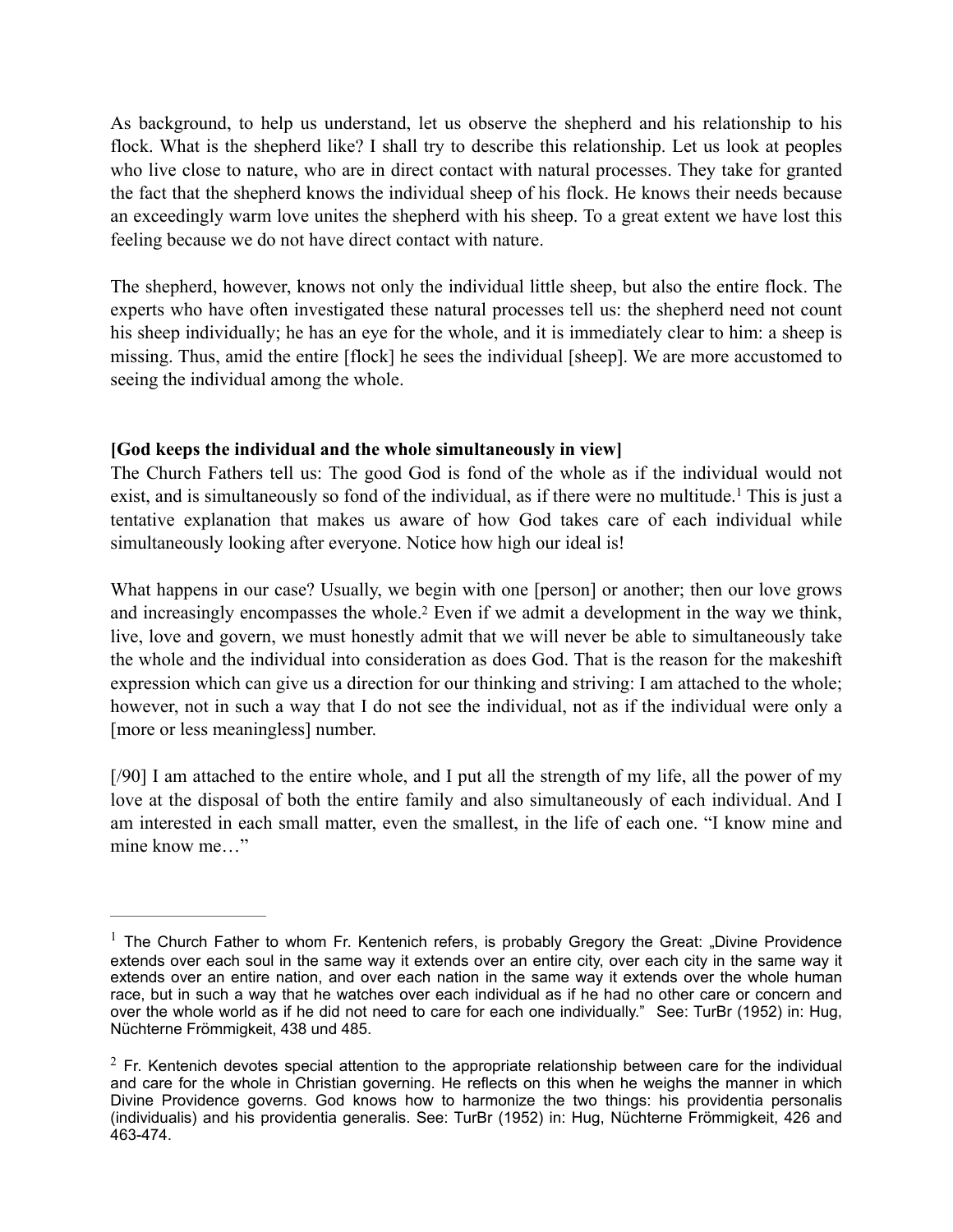Applied to the sheep: the sheep knows its shepherd and knows when to react [to his call], just as Jesus says: The sheep senses when the shepherd calls. Any number of people can call; the sheep does not react: the others are simply not the shep- herd. How uncomplicated it is: Jesus simply uses images taken from daily life; indeed, he takes them from the images with which his listeners are familiar.

### **[The biblical "knowing"]**

First I would like to repeat the words of Jesus: "I know mine and mine know me..." Actually, now I would have to come to the logical conclusion: just as the earthly shepherd knows his flock. But this comparison is not enough for Jesus. Now he soars to the heights: "as the Father knows me and I know the Father." Can you imagine anything greater? Are you aware of what this means? In what way does he [as the only-begotten Son of God] know the Father? And in what way does the Father know him? Dogmatics tell us: [the Father's knowing] is so strong and deep that the product of this knowing is a new Person. How deeply interwoven they are! How well the Father knows the Son! And again, this interwovenness is so deep that it constitutes two Persons. And we must simultaneously point to the Person of the Holy Spirit. That is how deep the loving knowledge of the Father, the Son and the Holy Spirit is. And for Jesus this is the ideal. Just as he knows the Father, just as the Father knows him, so too does he want to know each individual. This is how we see Christ: so deeply, interiorly rooted, similar to how he and the Holy Spirit are attached to the Father."I know mine and mine know me as I know the Father." In what way does he know the Father? How deep is his knowledge of the Father's wishes, of the Father's originality!

[/91] Here again: this image is as high as the heavens; under normal circumstances anyone would consider it excessive, but applied to Christ the image is quite right. This is how he knows me; he knows me with all my abilities, with all my possibilities, with all my weaknesses. However, his is a loving knowing; this is why I simply named as first quality: the love of a shepherd, that is, a shepherd's love founded on knowing, on understanding. In our eyes, all this reaches as high as the sky!

## **[Applied to us: knowing as "understanding"]**

<span id="page-2-1"></span>If you apply what we have said to our small community, and mainly to the Leader of leaders, the Father of fathers<sup>3</sup>[,](#page-2-0) you cannot help but ask yourself: Does he know each individual? Does he really know them? Now you may mention each individual by name. [Applied to me as confrere:] Do I know the individual confrere and each one's originality? Do I know them with benevolence, with love? Is my knowing a benevolent knowing, recognition and acknowledgment? "I know mine as the Father knows me." I have to [try to] be the reflection of the Father. Have I acquired this deep knowing? Nowadays psychology refers to this as understanding. Understanding is

<span id="page-2-0"></span> ${}^{3}$  ${}^{3}$  ${}^{3}$ Fr. Kentenich refers to Günther Boll (at the time not vet ordained priest) whom he had foreseen as the superior and leading figure of the "New Community", which was meant to prepare the official foundation of the Schoenstatt Fathers.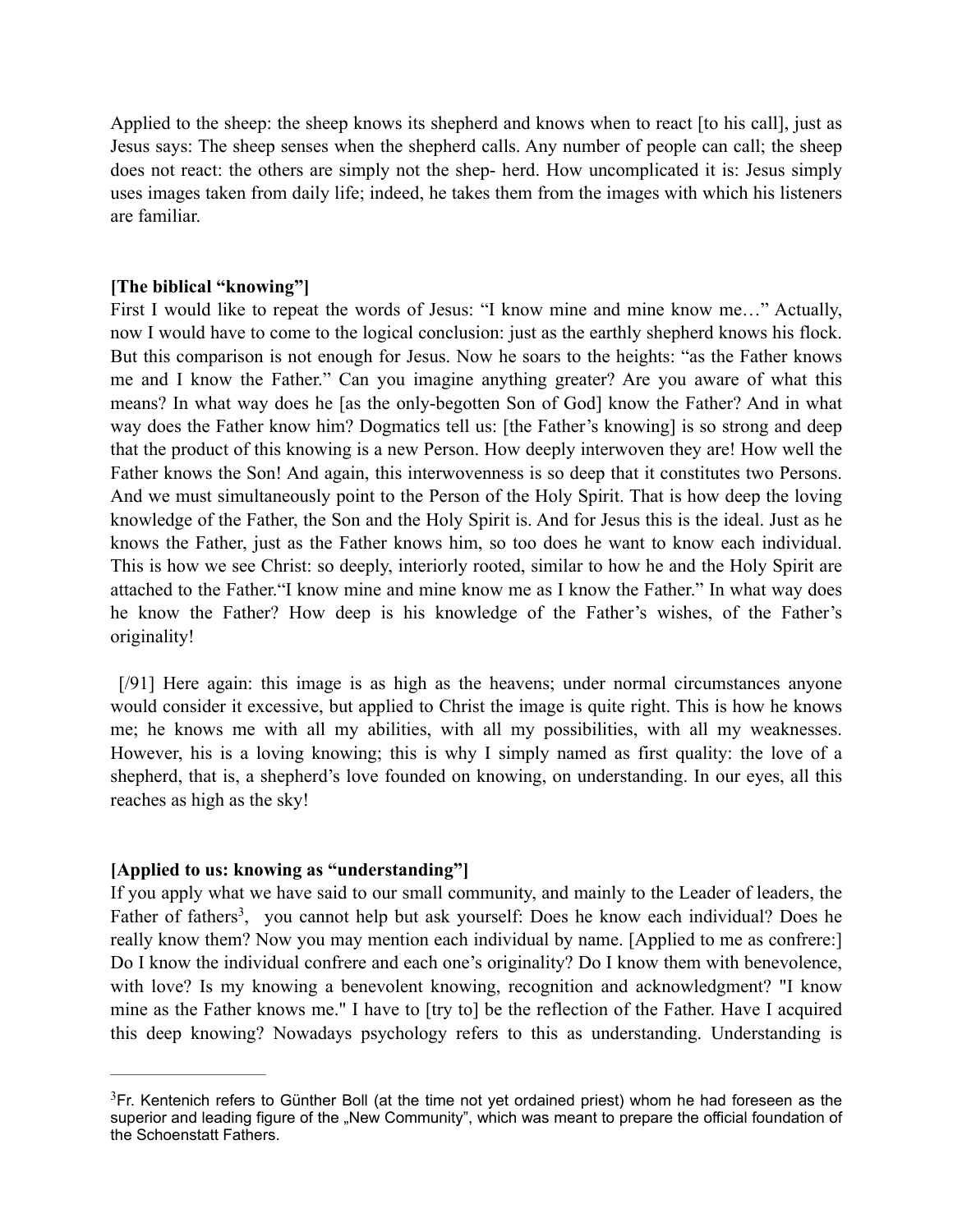simply a loving knowing, a benevolent knowing, a real knowing, a clear knowing, a sure knowing, a penetrating knowing.

### **[A critical look into our times]**

My dear Confreres, you may not overlook the fact that, in our day, masculinity is on its way to forego fatherliness altogether. Nowadays masculinity is on its way to devote its strength entirely to technology, unfolding its creative strength in technology alone. However, [this type of creativity] does not bring about the transformation of one's being; it does not comprise the life of a person. As a father I let my children study. Why do I have them learn and study? Later, in one way or another, they should be able to earn a living. To reach life in its depths, however, [has become] almost impossible.

#### **[We are typifying, exaggerating]**

[/92] And again, you should sense that I typify. In reality things are not like that everywhere. Not by any means! Thanks be to God that it is not so. If it were, I would say we are approaching the end of the world. If it were, the entire order of being would be altogether upside-down.

#### **[The task given to us is enormous]**

What I would really like to tell myself and also you once more is this: how great are the demands included in the concept *father* and *fatherliness*. It does not imply enjoyment or domination; instead it is an unending serving. How much must I pray and study in order to get to know my followers! [From what has been said,] we come to the following conclusion: if I know someone, then I may also help him toward the development [and realization] of his character. That is precisely it: fatherliness includes helping to perfect a person's nature.

## **[A look at the families who belong to the Movement in Milwaukee]**

And where do we still find fathers today? Just consider the fathers who belong to our family branch here. Where do we find a father who sees correctly what I just mentioned? And we are not taking into account whether the father himself practices what he knows [i.e. whether he has the strength to put the ideal into practice]. How fathers struggle and slave [just to safeguard the standard of living and send their children to school]! But what about their inner transformation, a transformation of their life? In addition, it may be present occasionally. And yet the primary thing these days in the education of children is that they acquire knowledge so that the child can take his or her place in modern society.

## **[Let's not lose sight of the goal]**

[/93] If we see [the goal of education] correctly, we look at fatherliness as an exceedingly fruitful task. This is why it is so important that we do not primarily try to gain influence. The greatest influence we can have on the world is this: that we become fathers; in other words, that we really become children in order to become fathers; indeed, fathers who give creative form to life. To that end: do not get stuck on brain-knowledge; instead always see the actual question: How do I give form to life?

#### **[Petition to Mary as our educator]**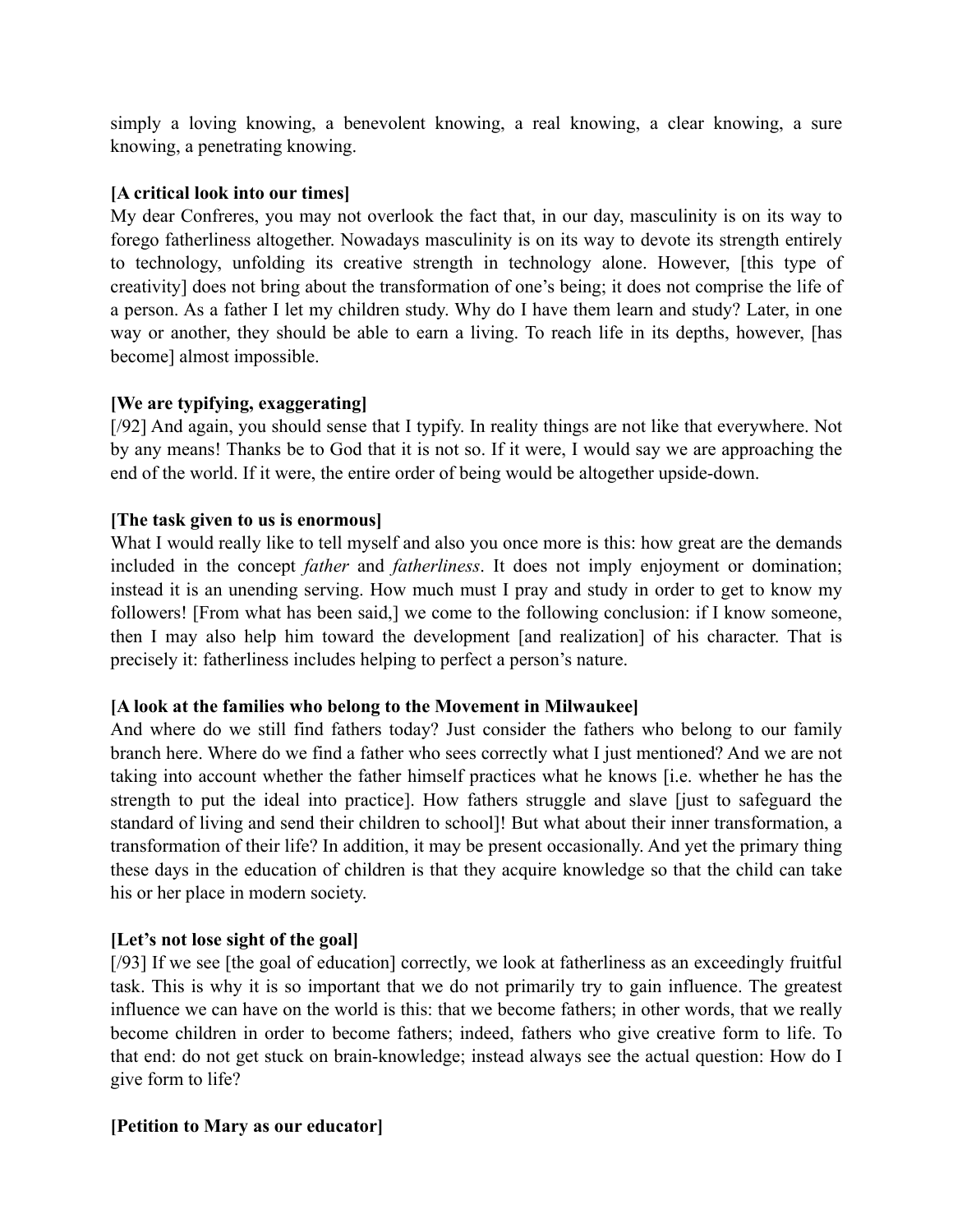<span id="page-4-1"></span>Think of what we often repeat: what does our Blessed Mother want to give us? Spiritual [inner] transformation. The entire person [not only his head] must be transformed. Do you think that we can be transformed – exceptions confirm the rule – through mere knowledge<sup>[4](#page-4-0)</sup>, or by merely learning a few methodical-technical tricks and applying them? No, [that is by no means sufficient]! A person has creative power only to the extent to which he or she develops inner authority – this is always true. Perhaps you could again make a more exact mental note of these two expressions: inner and exterior authority. Of course, there is always tension between inner and exterior authority. This is a matter of basic attitudes [in education].

## **[Understanding and forgiving]**

In order to go into more depth, I would like to dwell for a while on the thought of understanding. Let me repeat what we have already heard in the past: to perceive means more than to know; it is a loving perception, equivalent to understanding the entire person. Doesn't each of us have the inner need to be understood? How often I sense: he doesn't understand me at all! He may understand my words, but he does not understand my person. He doesn't understand why, at times, I react to such an extreme; he doesn't understand why, while someone else remains perfectly calm, my entire soul revolts in some situations.

[/94] You are familiar with the French proverb: to know someone implies to forgive him. What does it mean? If I really know someone, then I understand him [and his reactions]. To understand someone means to forgive him everything. Of course, that does not mean that I just let everything run its course. Every person – I include myself – wants above all to be understood and only then to be educated. And if I encounter someone and sense his benevolence, sense that he cares [for me] even though I go around with God-knows-how-many poor habits, [right from the start] there is a totally different basic relationship.

# **[Paternitas calls for creative power]**

Paternitas is by no means a play. Do you not notice how much fatherliness demands of us? I know for certain that the cry for fatherhood can be heard everywhere these days. But I have my doubts whether it is correctly understood Isn't it actually just general emotional bla-bla-bla? If you look into present-day writings, religious writings, including Sunday bulletins, the relationship between father and children is depicted so beautifully in them: beautiful pictures! That is all right. However, behind this you should always see what is essential [in educating children]: [that the father and his children] have a creative mutual understanding. If that is not the case, everything that happens is nothing more than play; it is deceiving; it is not effective in forming children, because there is no fatherliness behind it.

Recall what we said earlier: to educate means to be creatively active, that is, to beget. How few fathers beget the [spiritual] life of their children! Yes, they beget them physically, but [in our context] this is not the question; that is a biological process. How few fathers beget their children on the spiritual level, that is, how few form their children's soul, how few touch the souls of their children and form them in a creative way.

<span id="page-4-0"></span> $4$  German: Kennen und Erkennen.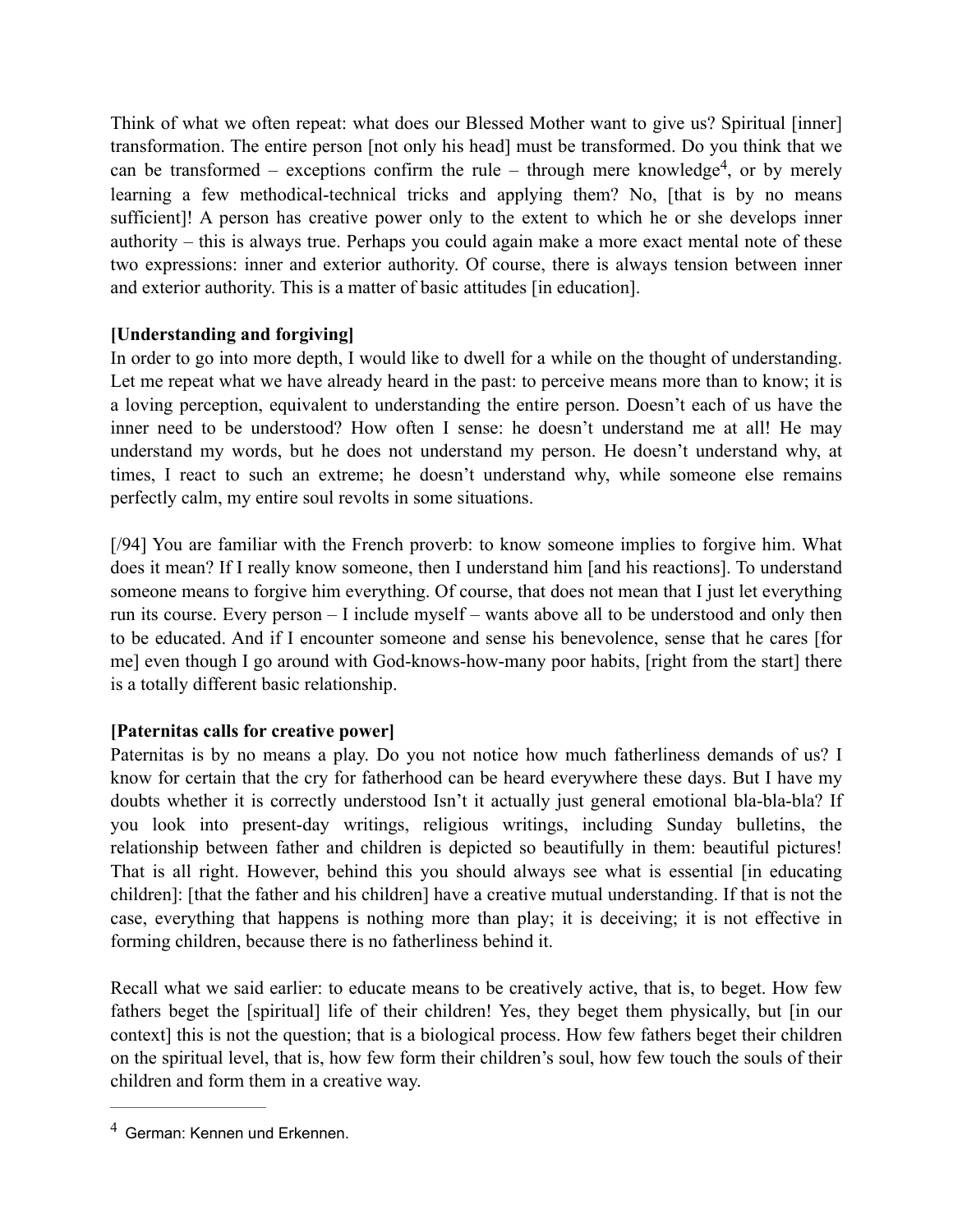## **[To press forward from the attitude to the deed]**

My dear Confreres, if you really want to become a community of fathers, fathers of our entire [Schoenstatt] Family, fathers of the people; and if you want to form new fathers, if you want to build a Father Kingdom – a Father Kingdom first and foremost in relationship to our Father in heaven, but also in the entire culture – [then you must prove it by your deeds].

## **[Joseph Engling as an example]**

[/95] If you think of Joseph Engling and compare yourself [to him], then I have to really make serious efforts to develop down-to-earth action. It is not enough to say: I live in keeping with [the correct] attitudes. What did he do? He wrote down the most essential questions, those which opened his being interiorly and clearly defined the ideal of his very being [i.e. which belonged to the core of his personal ideal]; he repeatedly reminded himself of these at certain opportunities. A definite manly discipline and strength must penetrate our person!

If in daily life I always wait for attitudes to develop, [then I'll have to wait a long time]. While on earth, who can always consciously bear the same attitude in mind? We also have to keep in mind that we have original sin, and that there are times when our attitudes slip through our fingers. But if I want to be concrete, then [for my own examination of conscience or day of recollection] I must formulate a set of questions which secure my fatherliness. That is important not only now [in the silence of tertianship]. It is twice as important in the future: How will I be later? Otherwise, there is danger that all ideals become idols: today we are enthusiastic, the day after tomorrow we encounter difficulties, [and then we throw off everything]. And, for the father, difficulties belong to daily life]; difficulties awaken creative strength in us.

## **[The seed and** *Ver Sacrum***]**

<span id="page-5-1"></span>Earlier we gave some thought to what it means to be grain. The core thought is always the same: the seed must die. Incidentally, when I speak of the seed, I am using the biblical expression for what we in Schoenstatt history refer to as "*Ver Sacrum*"<sup>[5](#page-5-0)</sup><sup>3</sup>. The *Ver Sacrum* community is seed for a new world, but the seed itself must die. At the time, how the Holy Springtime generation was educated according to the legend! And today? How will the good God educate me so that I am increasingly granted the gift of genuine childlikeness before him! Then in every way I will develop strong fatherliness; or should I say motherliness? Choose the expression you [prefer]. For me the motherly aspect is always implied in [the word] fatherliness. A man must live by placing severe demands on himself. If he does not do so, he is guilty of negligence.

[/96] Of course, if I [am not interiorly free but rather] filled with psychic compulsion, then in

<span id="page-5-0"></span><sup>&</sup>lt;sup>[5](#page-5-1)</sup> The *Holy Springtime*, [Ver sacrum], a Roman legend relates the following: whenever there was great need – pestilence, war, natural catastrophes – the people consecrated a *Holy Springtime* to their deity: the best of their youth was to dare a new beginning; they were to leave their fatherland and, amid great danger and sacrifices, conquer a new land for the deity. Following a play prepared by Fr. Hermes, SAC, the youth became enthusiastic and, after 1936, this led to the formation of the Ver Sacrum Generation of World War II. It was this generation of young men who donated the sanctuary light for the Original Shrine and took this as their symbol when they consecrated themselves on New Year's Eve 1940/41.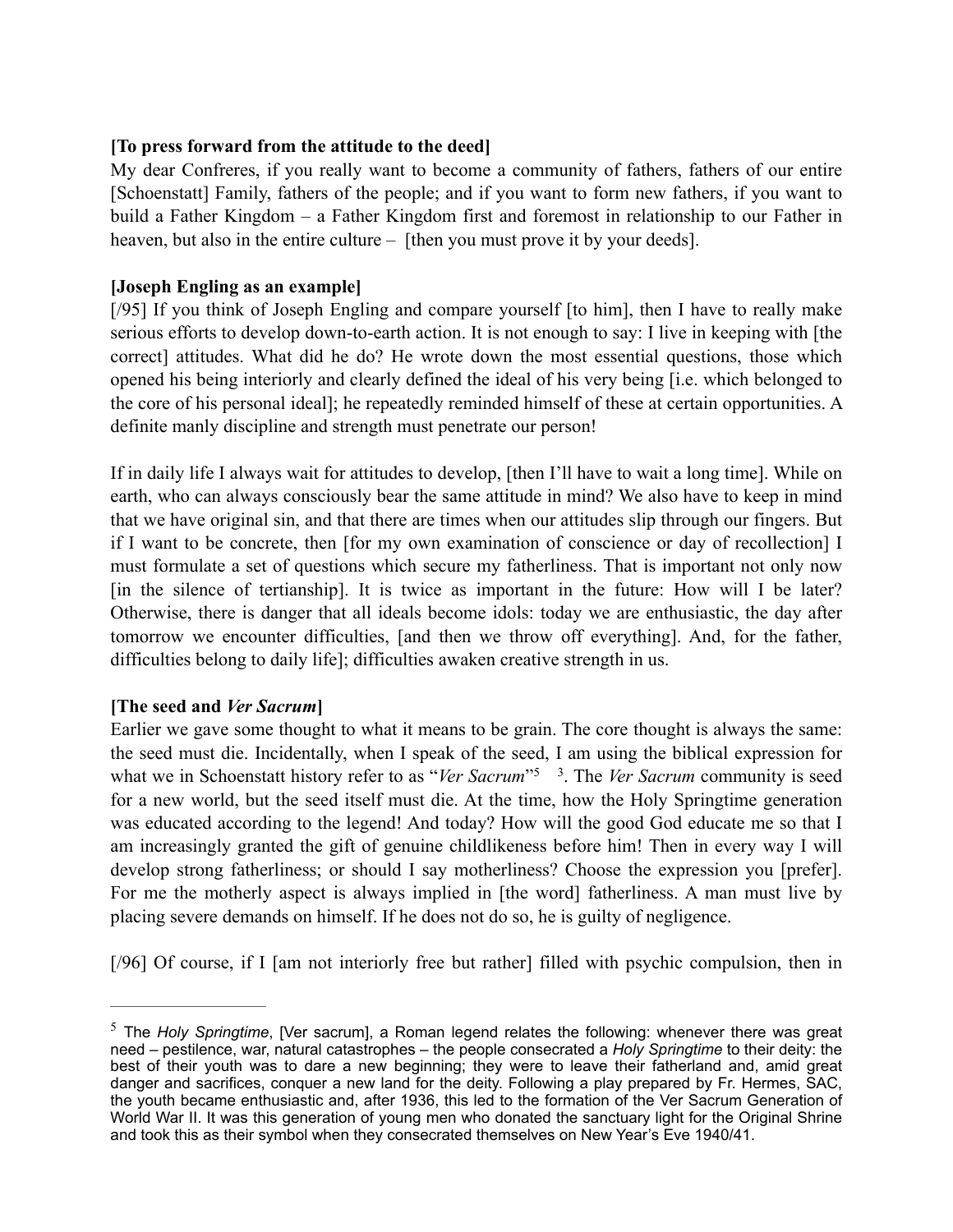practice I must apply differently what has been said. In that case, my "lightheartedness" is equivalent to becoming the powerful personality. But for now we will presuppose that all of us are free from psychic compulsion.

## **[With regard to our Father's manner of speaking]**

You notice that I am looking for several other expressions in order to describe the same lifeprocess. It seems to be a mere playing with expressions, but it is actually nothing more than an attempt to shed light on the same process from very different points of view so that in one way or another each of you discovers himself.

What must my understanding be like? You will probably comprehend the following expressions immediately, and I will not need to explain them further. My understanding is

- ◆ First, a creative understanding;
- <span id="page-6-2"></span>◆ Second, a respectful understanding;
- <span id="page-6-3"></span> $\blacklozenge$  Third, an uplifting understanding.<sup>6</sup>

## **[Creative understanding]**

When is my knowing [a person] equivalent to creative understanding? When I creatively grasp the person before me at the tip of his personality. Only if my understanding is filled with love, will I have a creative, transforming influence. The power of love is always a creative power. Even from the philosophical point of view, love consists essentially in the transferal of life<sup>[7](#page-6-1)</sup>. Then there is the other definition which we have used so often: love is a power that unites and makes similar. A power that unites: that precisely is the transferal of life.

[/97] You see, if we want to be a brotherly community of fathers, my togetherness with my brothers, our sincere togetherness must always be a type of transferal of life. If I close up toward my brother, if I don't let any of my brother's spirit in, and don't release any of my spirit, our relationship is disturbed.

Each of us may ask himself: How do I relate to the others? Do I have creative understanding, is ours a creative being together, a creative being in one another? The relationship among us has creative power to the extent to which our being together is not a mere being next to each other, but rather a genuine being fond of one another. This is what Jesus means when he says: "I know mine and mine know me, as I know the Father and the Father knows me."

## **[Respectful understanding]**

Secondly, my understanding must be respectful. Why respectful? There is a connection between this and our image of God. What is the Triune God's reverence like? How respectful the three

<span id="page-6-0"></span>See the exposition *The Art of Listening*, in: JPT (1931), published as *Ethos und Ideal in der Erziehung*, [6](#page-6-2) Vallendar-Schönstatt 1972, 286-300.

<span id="page-6-1"></span> $7$  German: Lebensübertragung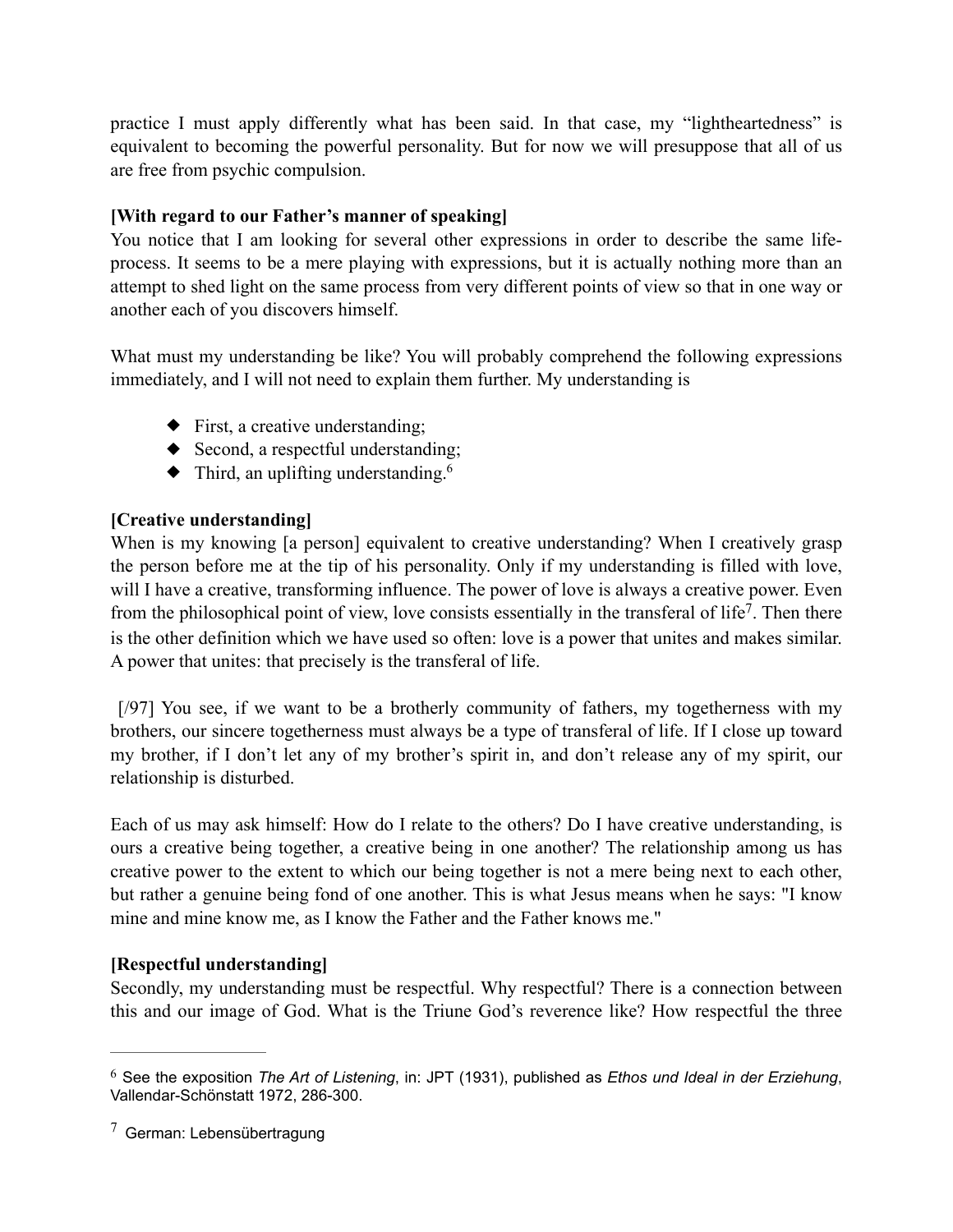<span id="page-7-1"></span>divine persons are toward one another! They are so respectful that they even constitute – now this is an improvised expression – three [independent] personalities. How respectful! In other words, they do not reject or repel one another; instead they acknowledge each other. $8$  Love, in its essence, moves not only toward but also away from [the beloved]. If you really love one another, you may never overlook this. Love thrusts us toward one another, heart to heart. And yet, the other side of love is reverence. Fundamentally, it is a trembling before another person's greatness. Of course, if you are so filled with the weaknesses of the person before you, that you see absolutely no greatness in him, that you do not find the treasure in the field, then, generally speaking, you will not be able to love at all.

[/98] You would at least have to have compassionate love. But even compassionate love always presupposes [that I perceive] some value in the other person. If I am not able to discover any value in him, my love cannot be enkindled. This is why it is so important that we really acknowledge other types of people! Yes, reverence is awe. To love – what does it mean? It means being glowingly fascinated and seized by awe. In reference to God it is a feeling of awe before God's greatness and of being glowingly fascinated (attracted) by his love.

To some extent we must acquire a good deal of this respectfulness. Later on, when you are priests, if you want to live and act in a fatherly way, you must always see to it that reverence is the root of your being. This does not mean that I cannot tell a joke. To the contrary. If I am able to acknowledge and accept people with a psychology different from my way of being, then this being joyful when we are together, teasing one another – as long as it is kept in bounds – is also an expression of reverence. I accept him as a personality. Respectful love, respectful understanding. [...]

# **[Uplifting understanding]**

[/99] And lastly: uplifting understanding. You should keep this in mind at all times: I always believe in the good in a person, even if he is a criminal. Yes, even in a criminal there is still some good. It is true that original sin has made us sick through and through, but it has not marred us altogether, to the point that we should conceive of ourselves as Protestant theory teaches. We are not mangy dogs. This is Protestant thinking: God accepts us and then covers up all my weaknesses. No, there is tremendously much good in us, both in the natural order and even more so in the supernatural order. I believe in the good in my brother even if his ways of behaving and reacting often hurt me; I believe in his mission. You must foster this attitude toward every person, now in our community life and later as well in your ministry – even if it were the dirtiest person, even if it were your mortal enemy!

That is uplifting understanding. It is not oppressive. I ask myself each time: what uplifts? What awakens? What does not drag downward? I do not stand there with a whip; I do not judge everything from a critical and moralizing perspective; rather, I uplift the person.

<span id="page-7-0"></span> $8$  German: die hinlaufende and die zurücklaufende Linie der Liebe: Erglühen und Erschaudern.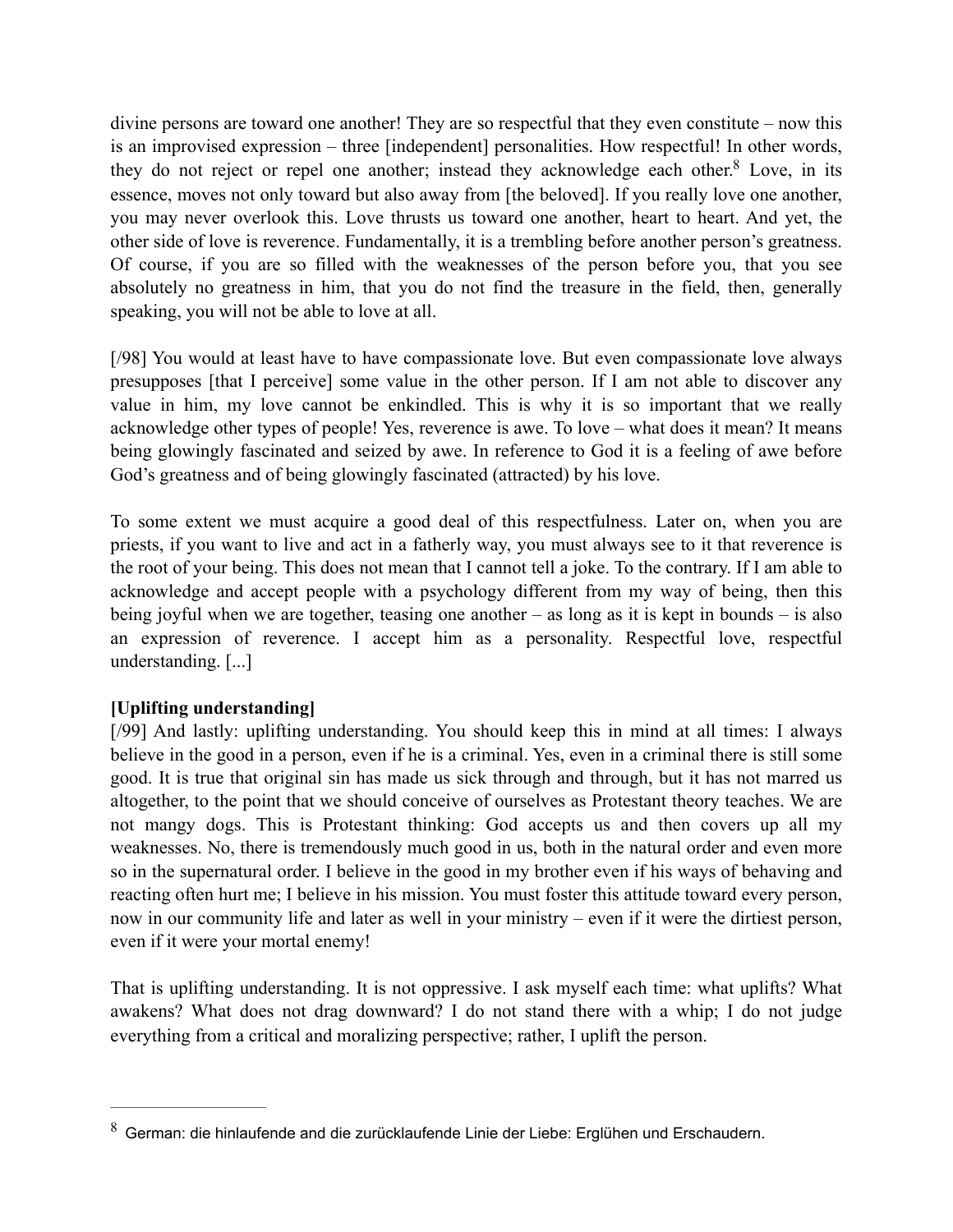[/100] Today this is so important because we often observe how filled with inferiority complexes the young generation is. When working with the present-day person, education toward humility must doubtlessly be applied differently than in the past. Nowadays [in my ministry] I must presuppose, that the person no longer possesses sound self-esteem. If I have no self-esteem, I can never become humble; at the most I can become mentally ill. Time and again we must remind ourselves of this, even if we are attacked because of it, or are treated with hostility and are called heretics. These are no heresies! They are only the Church's old, traditional teaching applied to present-day, fragile human beings!

## **[An enormous and up-to-date task – our helplessness]**

If you look at this ideal in this general outline, a gigantic task lies ahead. Indeed, so elementally great that I would not know of a greater one. And it is so elementally up-to-date! In every way, as regards the present-day person, it hits the nail on the head. Then we understand, how much we must depend on Our Lady. We want to be instruments in the hands of the Blessed Mother, in order to transform the present-day world, to help transform the person of today down to the core of his being.

You see, we are all helpless in the face of such a great task. My exterior appearance may make me seem like a genius, but who of us feels that he is equal to such a task? Who? If I do not realize that I am an instrument, if I do not know that another divine power is using me, [then we will very soon grow weary and be disappointed].

# <span id="page-8-2"></span>**[The instrument's trust in the reality of the covenant of love]**

Think of the expression: ["](#page-8-0)the dumbest farmers harvest the biggest potatoes."<sup>[9](#page-8-0)</sup> The saying is universally valid, even in our context. If I cannot live up to the ideal, soon I will consider myself a dreamer. Then, as so often happens in life, in the beginning one has the highest expectations of a man. Failure and disappointments follow. He loses courage and gives up. I say this in simple words, but these are seriously weighty experiences. These are ideals for which we have to struggle.

[/101] Therefore, I repeat: renewal of the covenant of love. We want the covenant of love between us, Our Lady and the Triune God to become a really genuine, deep covenant of love among one another. Whether it is a fatherly-childlike or a childlike-fatherly relationship, it must be a covenant of love; indeed, a genuine covenant of love.

## **[Reference to** *Heavenwards***]**

<span id="page-8-3"></span>Let the first verse of the *Hymn of the Home*<sup>[10](#page-8-1)</sup> take hold of you once again! Please do it! In our *Heavenwards* you will find, in abbreviated form, many things upon which I briefly touched. One

<span id="page-8-0"></span> $9$  This is a typical farming expression often used by Fr. Kentenich. He repeatedly drew our attention to the significance of faith and trust: those who work most and count on their own strength for everything they do, will not necessarily harvest the most. Growth, harvest and success depend on God.

<span id="page-8-1"></span> $10$  Heavenwards, p.158.